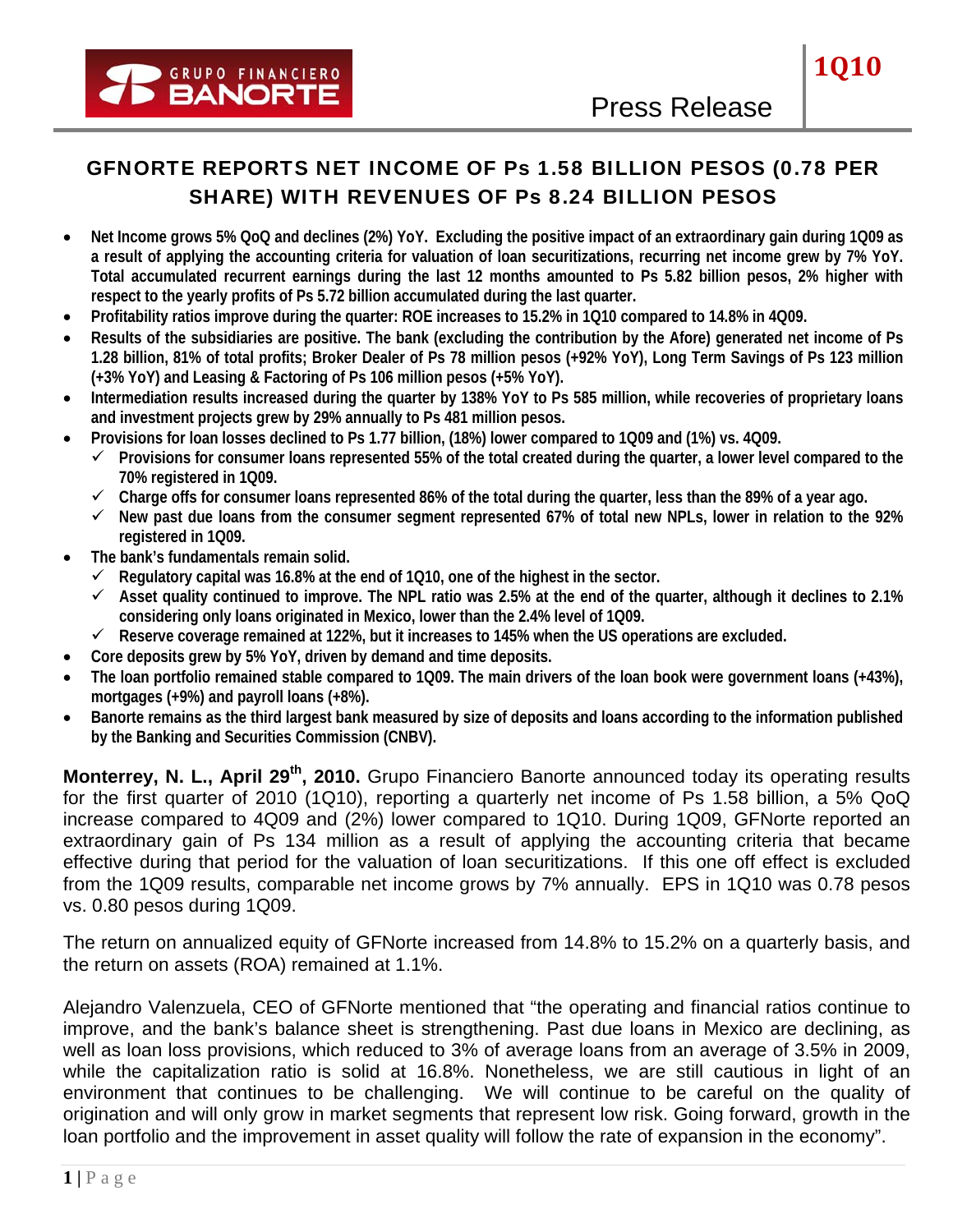Mr. Valenzuela remarked "the Mexican banking system continues to operate in a complicated environment of low interest rates and stricter regulations that seriously affect the results of banking institutions. The CNBV established the creation of additional reserves for leasing and factoring operations, and similar regulations for mortgages will come into effect towards the third quarter of the year.

In spite of this, the Mexican economy is showing signs of recovery, in a country that offers important opportunities to the banking system due to a level of penetration that barely exceeds 15% of GDP. In this difficult environment, Banorte has evolved with agility and strength as a truly Mexican bank, escalating its market position to the third most important institution in the country. In the coming years, Banorte is resolved to continue along the same path, maintaining solid capital levels, ensuring the quality of its assets and growing in importance as a financial intermediary".

|                                                 |             |       |             |                | Change \$      |                | Change %       |
|-------------------------------------------------|-------------|-------|-------------|----------------|----------------|----------------|----------------|
| <b>Results</b> - Retail Bank<br>(Million Pesos) | <b>1Q09</b> | 4Q09  | <b>1Q10</b> | <b>vs 4Q09</b> | <b>vs 1Q09</b> | <b>vs 4Q09</b> | <b>vs 1Q09</b> |
| Net Interest Income                             | 5,965       | 5,388 | 5,348       | $-40$          | $-617$         | (1)%           | $(10)\%$       |
| Non Interest Income                             | 1.683       | 2.014 | 2,153       | 139            | 470            | 7%             | 28%            |
| Total Income                                    | 7,648       | 7,402 | 7,501       | 99             | (147)          | 1%             | $(2)\%$        |
| Loan Loss Provisions                            | 2.144       | 1,757 | 1,746       | (11)           | (398)          | $(1)\%$        | (19)%          |
| Non Interest Expense                            | 3,976       | 4,205 | 3,795       | (410)          | (181)          | $(10)\%$       | $(5)\%$        |
| Net Income                                      | 1,418       | 1,266 | 1,435       | 169            | 17             | 13%            | 1%             |
|                                                 |             |       |             |                |                |                |                |

## **Retail Bank**

## *Explanation of Results:*

Accumulated net income for the Retail Bank (100%, including the AFORE by participation method) was Ps 1.43 billion in 1Q10, an increase of 1% YoY and 13% QoQ due to higher non interest income, lower operating expenses, a decline in provisions and higher earnings in the Afore, a subsidiary that consolidates with the bank.

Total revenues were Ps 7.50 billion pesos, (2%) lower with respect to 1Q09, but recovering 1% vs. 4Q09. The annual reduction was mainly due to a decline of (10%) in Net Interest Income compared to 1Q09 as a result of a decline in market interest rates and lower loan origination volumes. On a quarterly basis, the slight decline vs. 4Q09 was due to sluggish loan origination. On the other hand, Non Interest Income increased by 28% compared to 1Q09 due to higher revenues from service fees, recoveries and intermediation. On a quarterly basis, Non Interest Income increased by 7% vs. 4Q09 as a result of increased intermediation revenues and recoveries from proprietary loans. In spite of this, the positive results in non interest income could not fully compensate the decline in net interest income.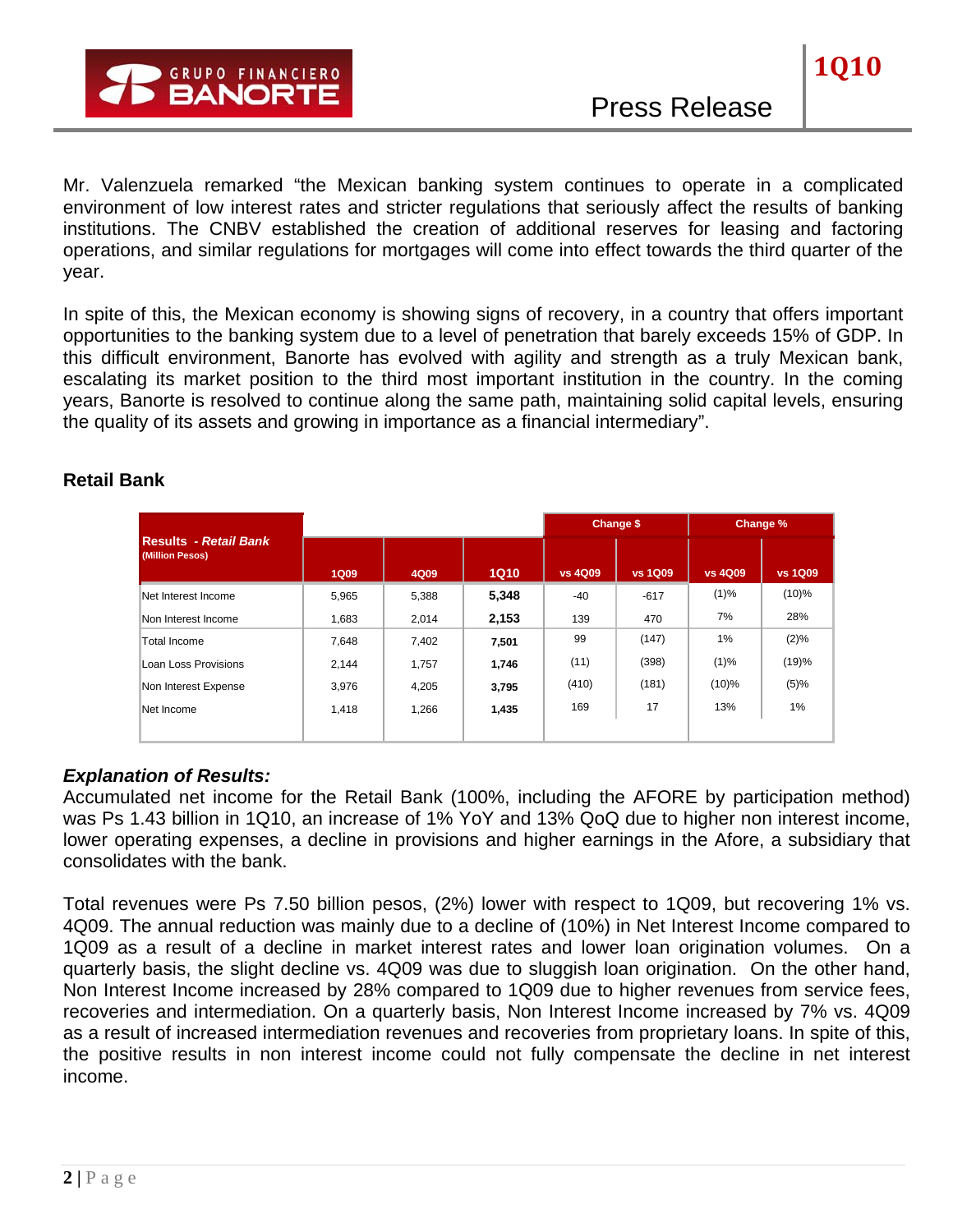Non Interest Expense declined by (5%) compared to 1Q09 due mainly to lower professional fees, and administration & promotional expenses. On a quarterly basis, expenses fell by (10%) vs. 4Q09 due to lower professional fees, administration & promotional expenses, personnel expenses and other taxes.

Provisions for loan losses in 1Q10 were (19%) lower YoY as a result of a reduction in delinquencies in the consumer, SMEs and mortgage segments. On a quarterly basis, provisions declined by (1%) due to better asset quality in most of the segments in the loan portfolio.

### *Main Indicators and Business Updates*

- The bank has reached a market share of 13.5% in deposits and 13.0% in lending.
- The number of clients grows to 8.10 million.
- The ROE was 13.9% with average capital assigned of \$38.57 billion pesos.
- The loan portfolio was \$227.24 billion pesos, (1%) less with respect to 4Q09 and the same level compared to 1Q09. Growth in the government, mortgage and payroll loan books continues, while commercial loans are still contracting.
- Even though the PDL ratio for the banking sector is 2.6%, this figure includes the past due loans of INB. Excluding the delinquent loans of the US operations, the PDL ratio declines to 2.2%, which compares favorably to 2.3% in 4Q09 and 2.4% in 1Q09.
- The investment portfolio reached \$223.95 billion, 1% more with respect to 4Q09 due to an increase in securities for trading and available for sale, although it declines (4%) compared to 1Q09 as a result of lower securities held to maturity.

|                                                  |             |      |             | Change \$      |                | Change %       |                |
|--------------------------------------------------|-------------|------|-------------|----------------|----------------|----------------|----------------|
| <b>Results - Boker Dealer</b><br>(Million Pesos) | <b>1Q09</b> | 4Q09 | <b>1Q10</b> | <b>vs 4Q09</b> | <b>vs 1Q09</b> | <b>vs 4Q09</b> | <b>vs 1Q09</b> |
| <b>Total Revenues</b>                            | 170         | 337  | 224         | (113)          | 54             | (34)%          | 32%            |
| Non Interest Expense                             | 117         | 180  | 116         | (64)           | (1)            | (35)%          | (1)%           |
| Net Income                                       | 40          | 88   | 78          | (11)           | 37             | (12)%          | 92%            |
|                                                  |             |      |             |                |                |                |                |

## **Broker Dealer**

### *Explanation of Results:*

The Broker Dealer reported net income of Ps 78 million for 1Q10, a 92% YoY increase as a result of higher revenues from financial advisory services, management fees in mutual funds, risk positions & trading in money market, and capital markets brokerage fees, as well as containment in general expenses. Profits declined (12%) QoQ as a result of investment banking advisories collected in 4Q09 that were not generated in 1Q10.

Total revenues were \$224 million pesos, 32% higher compared to 1Q09, due to positive results from money and capital markets, mutual funds and investment banking, although they are (34%) lower with respect to 4Q09 as a result of lower income from capital markets and investment banking.

Expenses decreased by (1%) compared to 1Q09 due mainly to lower personnel expenses. On a quarterly basis, they decline (35%) vs. 4Q09 as a result of less general expenditures.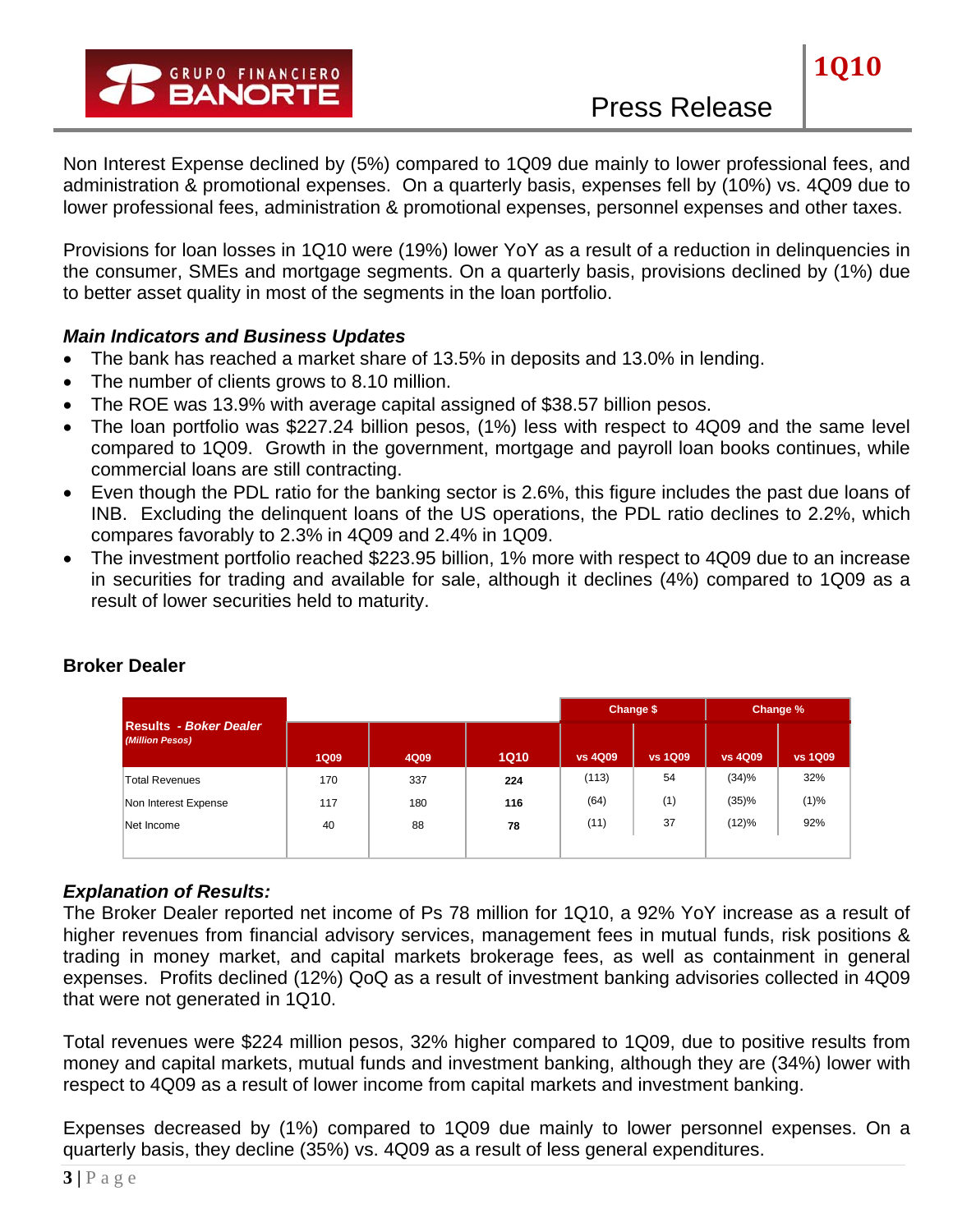

### *Main Indicators and Business Updates*

- Deposits by retail clients grew by 12% and institutional clients by 16% annually. Of total deposits, 32% comes from retail clients and 68% from institutional.
- Assets managed by mutual funds grew by 40% annually, higher compared to the average growth rate for the market. Banorte's market share in mutual funds is currently 3%.
- The ROE for the Broker Dealer was 21.5% with average capital assigned of \$1.33 billion pesos.
- Assets under custody reached \$151 billion pesos, 54% higher compared to 1Q09 and 11% vs. 4Q09.

|                                                                     |             |      |             |                | Change \$      |                | Change %       |
|---------------------------------------------------------------------|-------------|------|-------------|----------------|----------------|----------------|----------------|
| <b>Results</b> - Leasing and<br><b>Factoring</b><br>(Million Pesos) | <b>1Q09</b> | 4Q09 | <b>1Q10</b> | <b>vs 4Q09</b> | <b>vs 1Q09</b> | <b>vs 4Q09</b> | <b>vs 1Q09</b> |
|                                                                     |             |      |             |                |                |                |                |
| <b>Total Revenues</b>                                               | 194         | 215  | 189         | (26)           | (5)            | (12)%          | $(3)\%$        |
| Non Interest Expense                                                | 104         | 104  | 90          | (14)           | (14)           | (13)%          | (13)%          |
| Net Income                                                          | 94          | 111  | 102         | (9)            | 8              | $(8)\%$        | 9%             |
|                                                                     |             |      |             |                |                |                |                |

### **Leasing and Factoring**

### *Explanation of Results:*

Leasing and Factoring generated profits of Ps \$102 million in 1Q10, a 9% YoY increase due to higher spreads on new loans and a (13%) decline in expenses. The profits of 1Q10 declined (8%) QoQ due to a reduction of (12%) in total revenues and an increase in provisions resulting from applying the risk rating methodology in accordance with the changes to the CNBV criteria.

- The loan portfolio grew by 3% compared to 1Q09, reaching a balance of Ps 13.18 billion pesos at the end of the quarter.
- At closing of 1Q10, the PDL ratio closed at 0.8%, while the Capitalization Ratio was 12%, considering average risk assets of Ps13.6 billion.
- ROE for the quarter was 26.6%, 4 percentage points (pp) lower compared to 1Q09.
- Arrendadora and Factor Banorte ranked 2nd in terms of portfolio size among the 44 companies of this sector according to the latest publicly available information.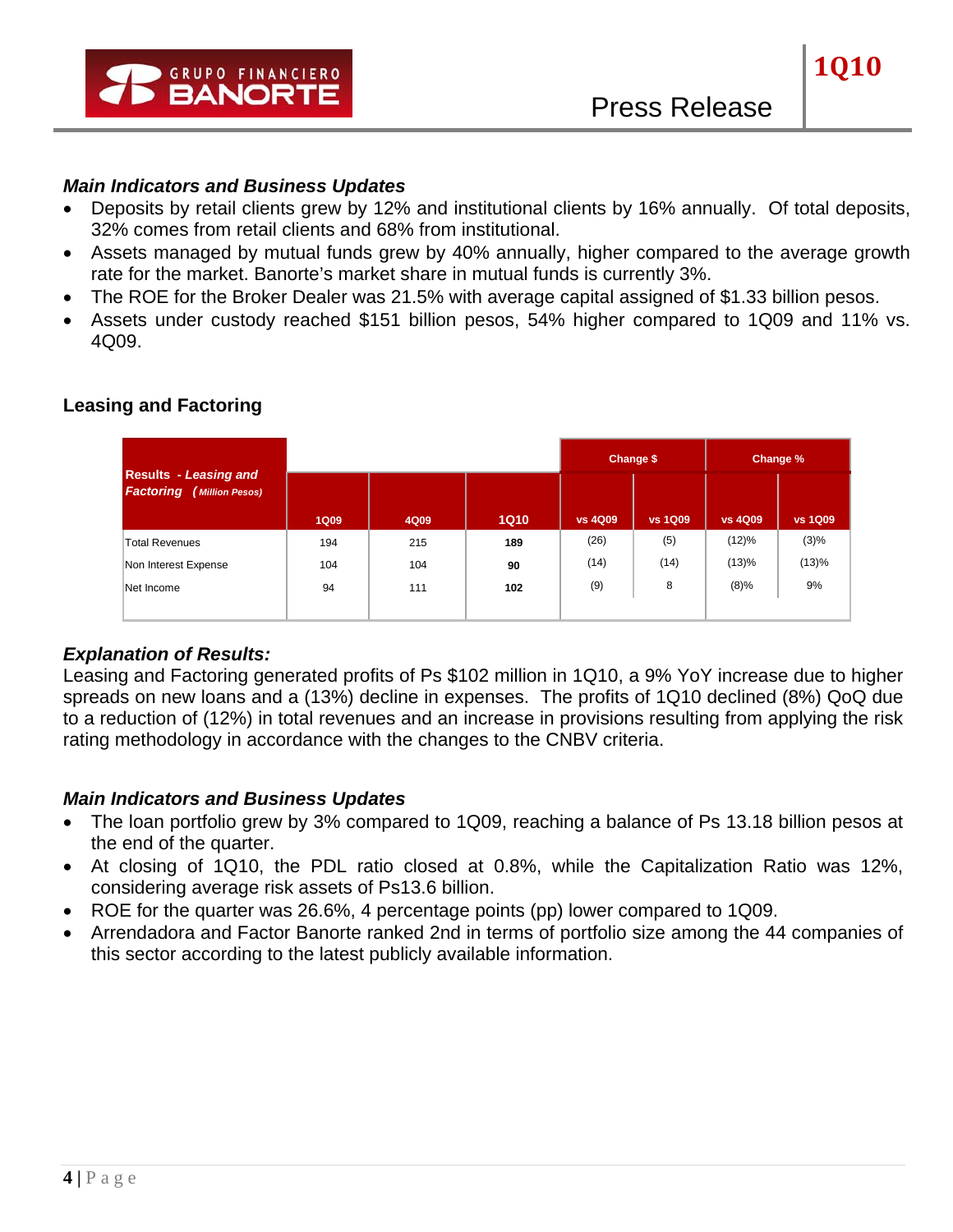## **Warehousing**

|                                                 |             |      |             |                | Change \$      |                | Change %       |
|-------------------------------------------------|-------------|------|-------------|----------------|----------------|----------------|----------------|
| <b>Results - Warehousing</b><br>(Million Pesos) | <b>1Q09</b> | 4Q09 | <b>1Q10</b> | <b>vs 4Q09</b> | <b>vs 1Q09</b> | <b>vs 4Q09</b> | <b>vs 1Q09</b> |
| <b>Total Revenues</b>                           | 18          | 5    | 9           | 4              | (9)            | 80%            | (50)%          |
| Non Interest Expense                            | 11          | 4    | 6           | 2              | (5)            | 50%            | (45)%          |
| Net Income                                      |             | 3    | 3           | 0              | (4)            | 18%            | (50)%          |
|                                                 |             |      |             |                |                |                |                |

### *Explanation of Results:*

Net income for 1Q10 was Ps 3 million, (50%) lower YoY due mainly to lower volumes of inventory commercialization. On a quarterly basis, net income rose 18% QoQ driven by an 80% increase in revenues.

### *Main Indicators and Business Updates*

- The level of inventories declined 77% compared to 1Q09
- ROE was 9.4% during the quarter, 13 percentage points (pp) lower compared to 1Q09.
- At closing of 1Q10, the Capitalization Ratio was 9.0% considering Ps 1.69 billion in total risk certificates in circulation.
- Almacenadora Banorte ranked 4th among the 20 Warehousing Companies in terms of profits generated.

|                                              |             |      |             |                | Change \$      |                | Change %       |
|----------------------------------------------|-------------|------|-------------|----------------|----------------|----------------|----------------|
| <b>Results - Afore</b><br>(Million<br>Pesos) | <b>1Q09</b> | 4Q09 | <b>1Q10</b> | <b>vs 4Q09</b> | <b>vs 1Q09</b> | <b>vs 4Q09</b> | <b>vs 1Q09</b> |
| <b>Total Revenues</b>                        | 237         | 311  | 292         | (19)           | 55             | $(6)\%$        | 23%            |
| Non Interest Expense                         | 164         | 203  | 189         | (14)           | 25             | (7)%           | 15%            |
| Net Income                                   | 60          | 109  | 102         | (7)            | 42             | $(6)\%$        | 71%            |
|                                              |             |      |             |                |                |                |                |

## **AFORE**

### *Explanation of Results:*

In 1Q10, the AFORE reported net income of Ps 102 million (51% corresponds to Banorte), a 71% YoY increase due to growth of 23% in operating revenues and 112% in financial products, which grew at a faster rate than expenses given the containment of sales' related costs.

The (6%) QoQ decline is due to a reduction in financial products.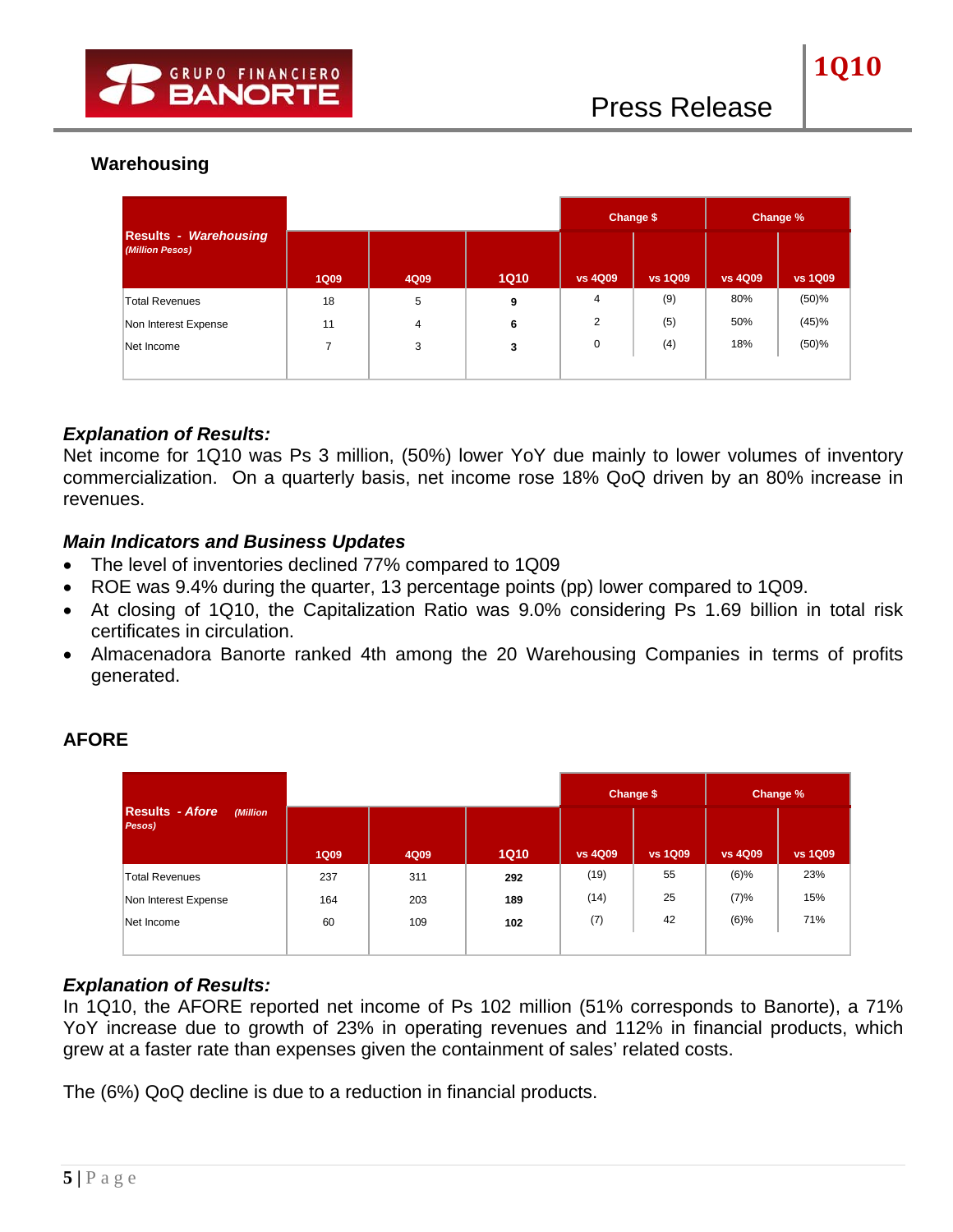

### *Main Indicators and Business Updates*

- At closing of 1Q10, the AFORE's AUMs grew by 34% YoY and 5% QoQ, reaching Ps 75.6 billion.
- ROE was 29.4% during the quarter, 7 percentage points (pp) higher compared to 1Q09.
- Banorte has a 6.2% market share in AUM's, ranking 7th in the market at closing of March 2010.
- At closing of 1Q10, the AFORE had 3,899,615 affiliates, with a 9.8% share of total affiliates in the system and also in certified accounts.

|                                               |             |      |             |                | Change \$      |                | Change %       |
|-----------------------------------------------|-------------|------|-------------|----------------|----------------|----------------|----------------|
| <b>Results - Annuities</b><br>(Million Pesos) |             |      |             |                |                |                |                |
|                                               | <b>1Q09</b> | 4Q09 | <b>1Q10</b> | <b>vs 4Q09</b> | <b>vs 1Q09</b> | <b>vs 4Q09</b> | <b>vs 1Q09</b> |
| <b>Total Revenues</b>                         | 276         | 268  | 312         | 44             | 36             | 16%            | 13%            |
| Non Interest Expense                          | 245         | 262  | 298         | 36             | 53             | 14%            | 22%            |
| Net Income                                    | 24          | 2    | 10          | 8              | (14)           | 480%           | (59)%          |
|                                               |             |      |             |                |                |                |                |

### **ANNUITIES**

### *Explanation of Results:*

Annuities reported net income of Ps 10 million in 1Q10 (51% corresponds to GFNorte), declining (59%) YoY, given a drop in revenues from accrued premiums due to higher reserves and lower financial products resulting from write-offs in some securities of the investment portfolio, as well as a higher expansion in expenses relative to revenues.

Profits rose 480% QoQ, due to increased issued and accrued premiums, lower expansion of expenses relative to revenues, the positive impact of higher real interest rates than expected and a reduction in the reference rate for auctions.

- The Annuities Company had a 93% YoY expansion in premiums issued during 1Q10 to \$1.30 billion pesos.
- ROE was 3.7% during the quarter, 6 percentage points (pp) lower compared to 1Q09.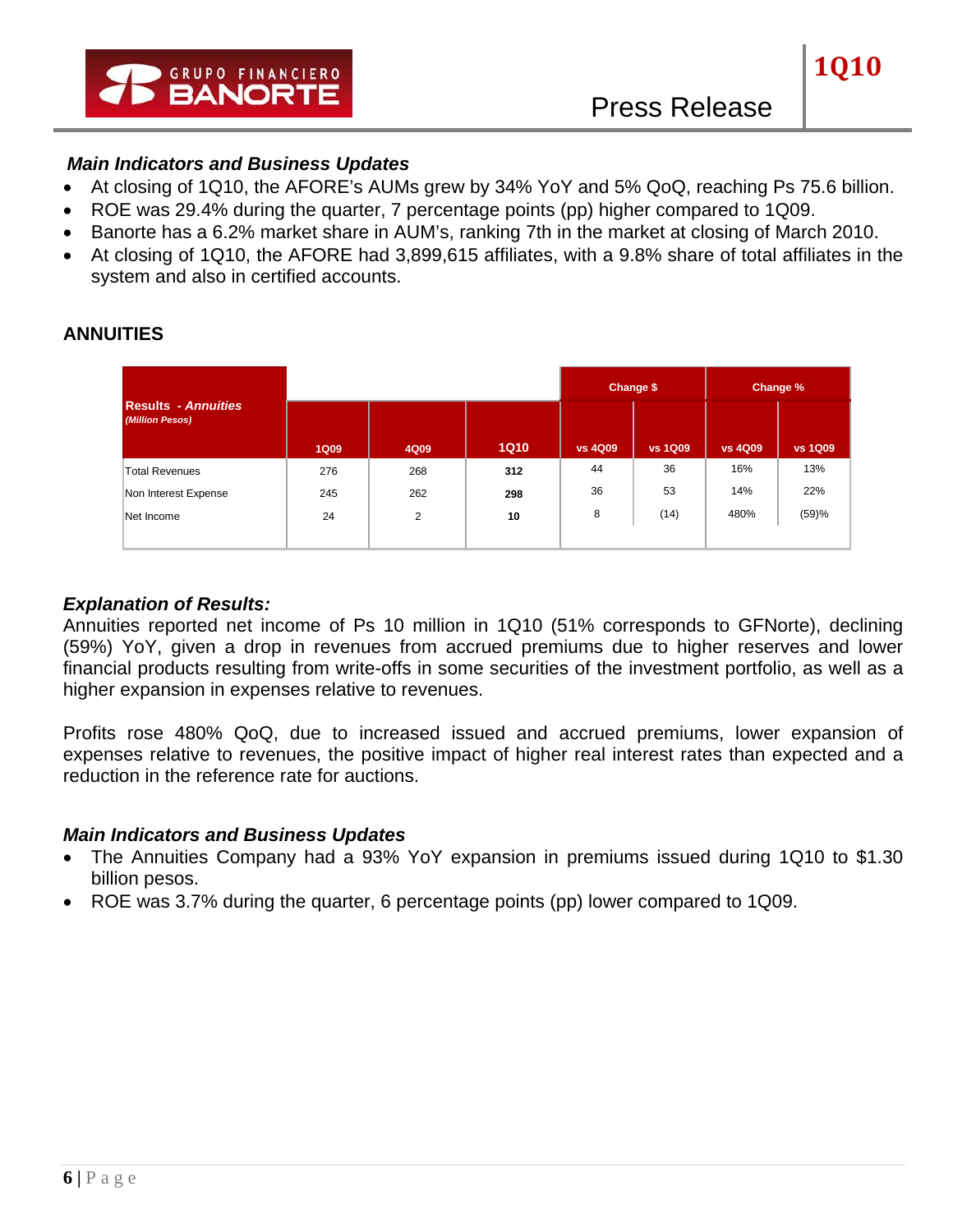### **INSURANCE**

|                                                      |             |       |             |                | Change \$      |                | Change %       |
|------------------------------------------------------|-------------|-------|-------------|----------------|----------------|----------------|----------------|
| <b>Results</b> - <i>Insurance</i><br>(Million Pesos) | <b>1Q09</b> | 4Q09  | <b>1Q10</b> | <b>vs 4Q09</b> | <b>vs 1Q09</b> | <b>vs 4Q09</b> | <b>vs 1Q09</b> |
| <b>Total Revenues</b>                                | 1,884       | 1,524 | 1,554       | 30             | (330)          | 2%             | (18)%          |
| Non Interest Expense                                 | 1,661       | 1,348 | 1,360       | 12             | (301)          | 1%             | (18)%          |
| Net Income                                           | 152         | 118   | 137         | 19             | (15)           | 16%            | $(10)\%$       |
|                                                      |             |       |             |                |                |                |                |

#### *Explanation of Results:*

Profits were Ps 137 million in 1Q10 (51% corresponds to GFNorte), (10%) less YoY, as a result of lower issued and accrued premiums, reduced financial products and other revenues, as well as higher acquisition costs and reserves for tax contingencies resulting from non-deductibility of damages occurred between 2004 and 2009.

Net income increased 16% QoQ, due to a higher rate of expansion in revenues relative to expenses and lower reserves for fiscal contingencies.

- Issued premiums declined by (8%) YoY reaching Ps 1.9 billion, while accrued premiums reduced by (2%) YoY to Ps 1.33 billion at closing of 1Q10 due to greater competition in the car and life insurance segments.
- As a result of the earthquake registered in the Northwestern region of the country last April, 134 damage claims have been registered for an approximate of Ps 765 million, amount that is adequately reserved.
- Technical reserves were Ps 7.69 billion, increasing 4% YoY and (1%) QoQ.
- ROE was 22.5% during the quarter, 5 percentage points (pp) lower compared to 1Q09.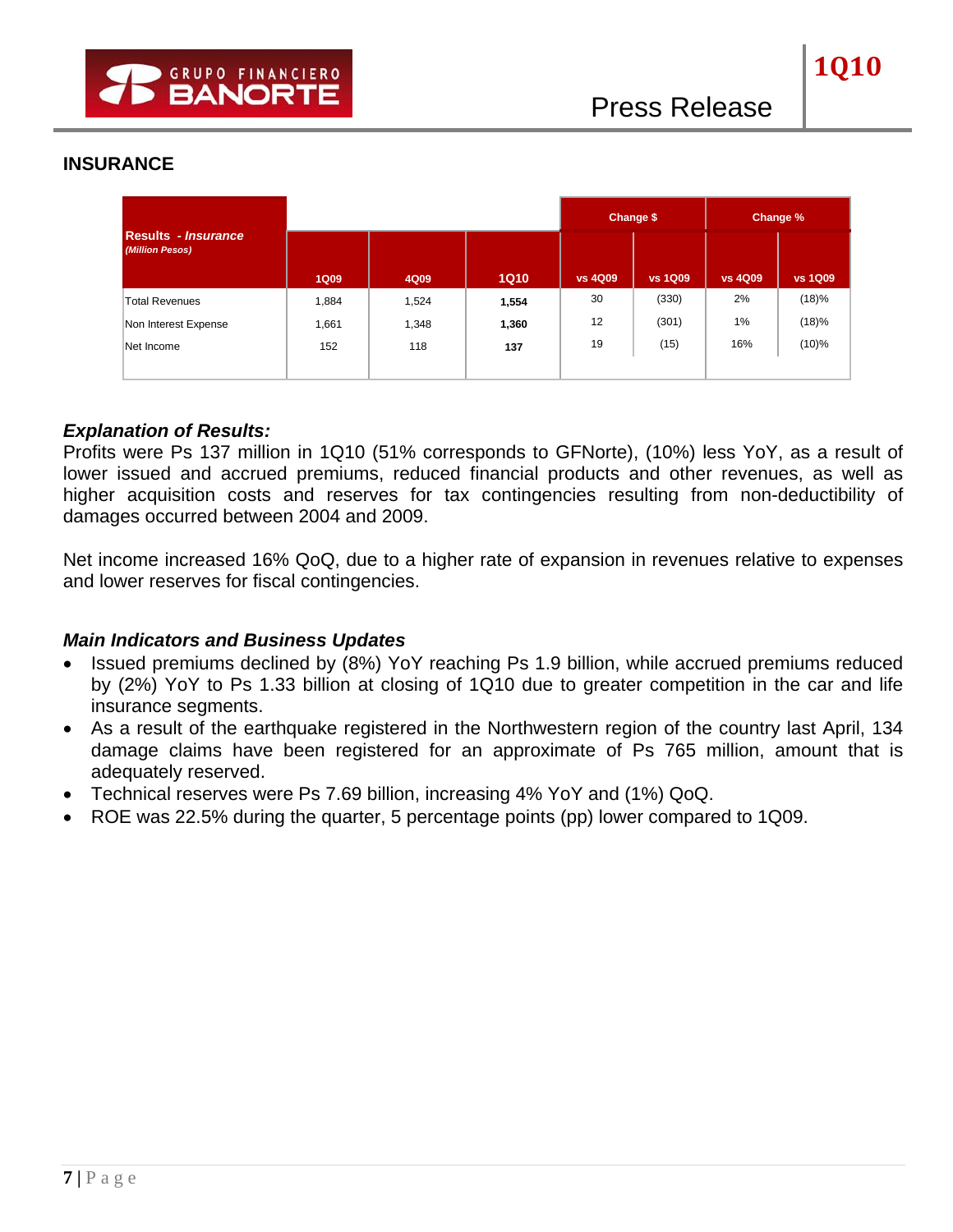### **BANORTE USA**

|                                                                      |             |      |             |                | Change \$      |                | Change %       |
|----------------------------------------------------------------------|-------------|------|-------------|----------------|----------------|----------------|----------------|
| <b>Results - Banorte USA-</b><br><b>US GAAP</b><br>(Million dollars) | <b>1Q09</b> | 4Q09 | <b>1Q10</b> | <b>vs 4Q09</b> | <b>vs 1Q09</b> | <b>vs 4Q09</b> | <b>vs 1Q09</b> |
| <b>Total Revenues</b>                                                | 19          | 20   | 19          | (2)            | (0)            | (9)%           | $(1)\%$        |
| Non Interest Expense                                                 | 8           | 12   | 12          | (0)            | 3              | $(1)\%$        | 37%            |
| Net Income                                                           | 6           |      | $-2$        | (3)            | (8)            | (301)%         | (135)%         |
|                                                                      |             |      |             |                |                |                |                |

### *Explanation of Results:*

Under US GAAP, Inter National Bank's (INB) reported a loss of US \$2 million in 1Q10, (135%) less compared to the profits generated during the same period of last year, mainly as a result of increased loan loss provisions and higher non interest expenses.

On a quarterly basis, net income declined (301%) QoQ due to an increase of US \$3 million in loan provisions compared to the previous quarter.

- Investment Portfolio: It is mainly concentrated in mortgage backed securities (MBS), which grew 17% QoQ and 29% YoY for a total amount of US 589 million dollars. The underlying quality of the mortgages that back these securities is rated AAA, and the portfolio presents an unrealized valuation gain of US \$14.1 million at closing of 1Q10. The average weighted life of the portfolio is 4 years.
- Total deposits grew to US 1.73 billion in 1Q10, an 11% YoY and 1% QoQ increase driven by higher time deposits from referred Banorte clients. Performing Loans declined (3%) QoQ, while Past Due Loans increased by 21% QoQ, as a result of more delinquencies in real estate backed loans due to the prevailing difficult environment in this sector.
- Capitalization and leverage indicators remained strong, and well above the regulatory minimum. The capitalization ratio remained at 17.4%, while the Leverage Ratio declined by (0.4) pp on a quarterly basis to 9.0%.
- The Past-Due Loan Ratio increased by 2.1 percentage points QoQ to 11.4%.
- ROE declined 3.2 pp QoQ to (2.1%), ROA also declined (0.6) pp QoQ to (0.4%) and the NIM dropped (0.1) pp QoQ to 3.5%. The Efficiency Ratio increased by 4.7 pp QoQ to 61.9.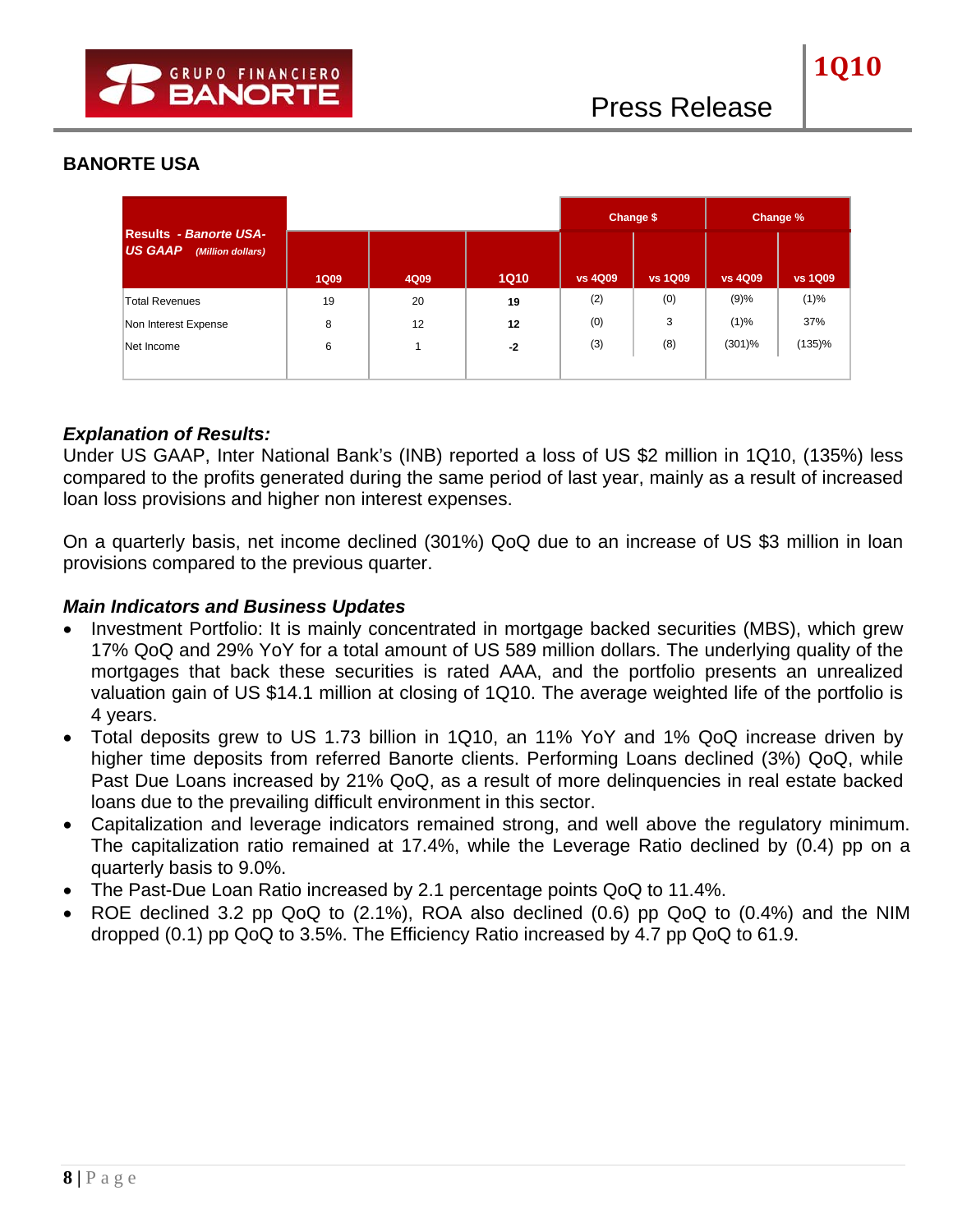| <b>HIGHLIGHTS – GFNorte</b><br>(Million Pesos) | <b>1Q09</b> | 4Q09    | <b>1Q10</b> | QoQ    | YoY    |
|------------------------------------------------|-------------|---------|-------------|--------|--------|
| <b>Income Statement</b>                        |             |         |             |        |        |
| Net Interest Income                            | 6,199       | 5,554   | 5,562       | $-9/6$ | (10%)  |
| Non Interest Income                            | 2,065       | 2,719   | 2,681       | (1%)   | 30%    |
| Total Income                                   | 8,264       | 8,273   | 8,243       | $-$ %  | $-$ %  |
| Non Interest Expense                           | 4,324       | 4,604   | 4,190       | (9%)   | (3%)   |
| Provisions                                     | 2,162       | 1,782   | 1,772       | (1%)   | (18%)  |
| Operating Income                               | 1,778       | 1,887   | 2,281       | 21%    | 28%    |
| Non Operating Income (Expense)                 | 413         | 152     | 18          | (88%)  | (96%)  |
| Taxes and Profit Sharing                       | 574         | 496     | 659         | 33%    | 15%    |
| Subsidiaries & Minority Interest               | (6)         | (41)    | (60)        | 46%    | 900%   |
| Net Income                                     | 1,611       | 1,502   | 1,580       | 5%     | (2%)   |
| <b>Balance Sheet</b>                           |             |         |             |        |        |
| Assets Under Management                        | 589,127     | 650,278 | 666,598     | 3%     | 13%    |
| <b>Total Assets</b>                            | 577,802     | 567,138 | 569,012     | $-$ %  | (2%)   |
| Perfoming Loans (a)                            | 236,181     | 238,953 | 237,210     | (1%)   | $-9/6$ |
| Past Due Loans (b)                             | 5,550       | 6,154   | 6,128       | $-$ %  | 10%    |
| Total Loans (a+b)                              | 241,731     | 245,107 | 243,338     | (1%)   | 1%     |
| Total Loans (Net) (d)                          | 235.680     | 237,572 | 235,840     | (1%)   | $-9/6$ |
| Acquired Collection Rights (e)                 | 2,923       | 2,548   | 2,426       | (5%)   | (17%)  |
| Total Loans (d+e)                              | 238,603     | 240,120 | 238,266     | (1%)   | -%     |
| <b>Total Liabilities</b>                       | 536,903     | 522,164 | 523,356     | $-$ %  | (3%)   |
| <b>Demand Deposits</b>                         | 120,255     | 137,581 | 125,917     | (8%)   | 5%     |
| <b>Time Deposits</b>                           | 134,964     | 137,327 | 145,358     | 6%     | 8%     |
| Equity                                         | 40,899      | 44,974  | 45,655      | 2%     | 12%    |
| <b>SUBSIDIARIES NET INCOME</b>                 |             |         |             |        |        |
| Bank                                           | 1,347       | 1,136   | 1,283       | 13%    | (5%)   |
| <b>Broker Dealer</b>                           | 40          | 88      | 78          | (12%)  | 92%    |
| Long Term Savings                              | 119         | 113     | 123         | 9%     | 3%     |
| <b>Other Finance Companies</b>                 | 101         | 114     | 106         | (7%)   | 5%     |
| Microlending (Pronegocio)                      | 6           |         |             | N.A.   | N.A.   |
| G.F. Banorte (Holding Company)                 | (2)         | 50      | (9)         | (119%) | N.A.   |
| <b>Total Net Income</b>                        | 1,611       | 1,502   | 1,580       | 5%     | (2%)   |
| <b>SHARE DATA</b>                              |             |         |             |        |        |
| Earnings per Share (Pesos)                     | 0.80        | 0.74    | 0.78        | 5%     | (3%)   |
| Dividends per Share (Pesos)                    |             | 0.18    | 0.17        | (6%)   | 100%   |
| Dividend Payout (Recurring net income)         |             | 15%     | 15%         |        |        |
| Book Value per Share (1) (Pesos)               | 19.26       | 20.49   | 20.80       | 1%     | 8%     |
| Total Shares Outstanding (million shares)      | 2,018.3     | 2,017.8 | 2,018.3     | $-$ %  | -%     |
| Stock Price (Pesos)                            | 18.83       | 47.84   | 54.57       | 14%    | 190%   |
| P/BV (Times)                                   | 0.98        | 2.33    | 2.62        | 12%    | 167%   |
| Market Capitalization (Million Dollars)        | 2,651       | 7,390   | 8,928       | 21%    | 237%   |
| Market Capitalization (Million Pesos)          | 38,005      | 96,534  | 110,141     | 14%    | 190%   |
|                                                |             |         |             |        |        |